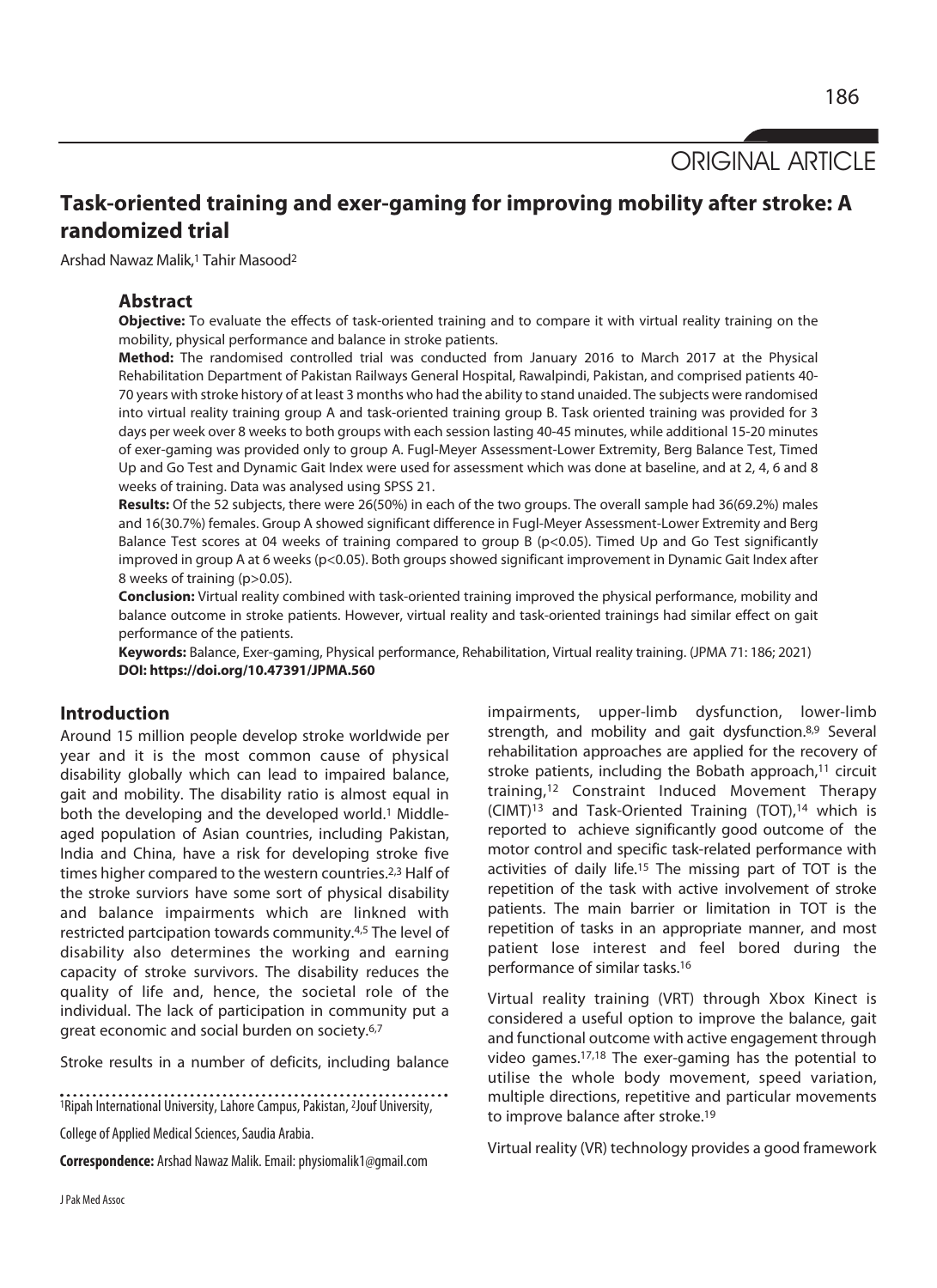to engage the patients in purposeful activities without personal assistance of a therapist, and also to motivate them in achieving the desired goals. VRT has significant contribution towards achieving not only the physical function, but also enhances the motivational level of stroke patients.20 The current study was planned to determine and compare the effects of TOT and VRT on the mobility, physical performance and balance in stroke patients.

## **Patients and Methods**

The randomised controlled trial was conducted from January 2016 to March 2017 at the Physical Rehabilitation Department of Pakistan Railways General Hospital, Rawalpindi, Pakistan. The RCT was registered in Iranian register of clinical trial with number 35010.

After approval from the ethics review committee of Riphah College of Rehabilitation Sciences, Islamabad, a pilot study was conducted for sample size calculation. The sample was raised through purposive sampling. Those included were stroke patients aged 40-70 years, stroke history 3-6 months with the ability to stand and move their arms. Those excluded were patients having cognitive impairments, with severe spasticity and other pathologies. Those with stroke history of >6 months were excluded as in 9-12 months patients present a different picture and have a less chance of neural plasticity. After taking written informed consent from the patients, they were randomly divided using sealed envelope technique into two equal VRT and TOT groups.

Fugl-Meyer Assessment-Lower Extremity (FAM-LE), Timed Up and Go (TUG) Test, Berg Balance Test (BBT and Dynamic Gait Index (GDI) were used to assess physical performance, mobility, dynamic balance and gait performance, respectively, at baseline, and at 2, 4, 6 and 8 weeks of training.

TOT included the sitting balance activities, sit-to-stand, standing balance, side and high stepping, marked gait training etc. were used for training. Each session lasted

187 Task-oriented training and exer-gaming for improving mobility after stroke: A randomized trial

40-45 minutes provided to both the groups for 3 days per week over 8 weeks, while an additional 15-20-minute sessions were provided for VRT group (Table-1). The assessor was blinded to the training groups. There were two experienced, certified therapists with post-graduate qualifications. The third therapist with matching professional characteristics in neurology was the blind assessor.

Descriptive data regarding age, gender, type of stroke, hemiplegic side, site of lesion, duration of stroke and comorbidities was recorded on a predesigned proforma, and was analysed using SPSS 21. The test of normality was applied to all variables to assess data distribution. The P value of Shapiro Wilk test for all variables was >0.05, meaning parametric tests had to be used to measure the differences. Repeated measures analysis of variance (RM-ANOVA) was applied to measure the overall difference from the baseline to the 8th week in both groups. Posthoc Bonferroni test was applied to assess the difference across various follow-up markers in both the groups. Independent samples t-test was applied to see intergroup differences at baseline, during and after training. Alpha level of significance was set at 0.05.

## **Results**

**Table-2:** Inter-group analysis of TUG, BBT and DGI.

| Timed Up & Go<br>(TUG) Test     | $(VRT)$ (Mean $\pm SD$ ) | Virtual reality training Task-orieneted training P-value<br>$(TOT)$ (Mean $\pm$ SD) |            |  |
|---------------------------------|--------------------------|-------------------------------------------------------------------------------------|------------|--|
|                                 |                          |                                                                                     |            |  |
| <b>TUG at Baseline</b>          | $23.48 + 5.87$           | $21.23 \pm 3.84$                                                                    | 0.11       |  |
| TUG after 06wk                  | $11.83 + 2.29$           | $14.14 \pm 2.91$                                                                    | $0.005*$   |  |
| TUG after 08wk                  | $10.05 \pm 0.99$         | $11.89 + 2.23$                                                                      | $0.001**$  |  |
| <b>Berg Balance Test (BBT)</b>  |                          |                                                                                     |            |  |
| <b>BBT</b> at Baseline          | $26.52 + 3.98$           | $76.42 + 3.36$                                                                      | 0.925      |  |
| <b>BBT after 04wk</b>           | $39.78 + 3.94$           | $36.16 \pm 3.08$                                                                    | $0.001**$  |  |
| <b>BBT</b> after 06wk           | $46.08 + 4.12$           | $40.95 + 2.77$                                                                      | $0.000***$ |  |
| <b>BBT</b> after 08wk           | $46.68 + 2.80$           | $44.31 \pm 2.10$                                                                    | $0.003**$  |  |
| <b>Dynamic Gait Index (DGI)</b> |                          |                                                                                     |            |  |
| DGI at Baseline                 | $9.48 + 1.89$            | $9.92 \pm 1.76$                                                                     | 0.392      |  |
| DGI after 08wk                  | $18.77 + 1.26$           | $18.86 \pm 1.12$                                                                    | 0.803      |  |

| Week         | Goal                                                           | Games                  | <b>Duration</b> |
|--------------|----------------------------------------------------------------|------------------------|-----------------|
| Zero Session | To get the familiarity and orientation                         | <b>Different Games</b> | 5-10 minutes    |
| 1st          | To achieve balance & mobility                                  | 20,000 Water leaks     | 10 minutes      |
| 2nd          | To achieve postural control for mobility                       | River rush             | 10 minutes      |
|              |                                                                | 20,000 Water leaks     | 05 minutes      |
| 3rd & 4th    | To achieve anticipatory control                                | Reflex Ridge           | 10 minutes      |
|              |                                                                | 20,000 Water leaks     | 10 minutes      |
| 5th & 6th    | Combination of 20,000 Water leaks, River rush and reflex Ridge |                        | 20 minutes      |
| 7th & 8th    | Combination of 20,000 Water leaks, River rush and reflex Ridge |                        | 20 minutes      |

**Table-1:** Description of games according to week-wise protocol.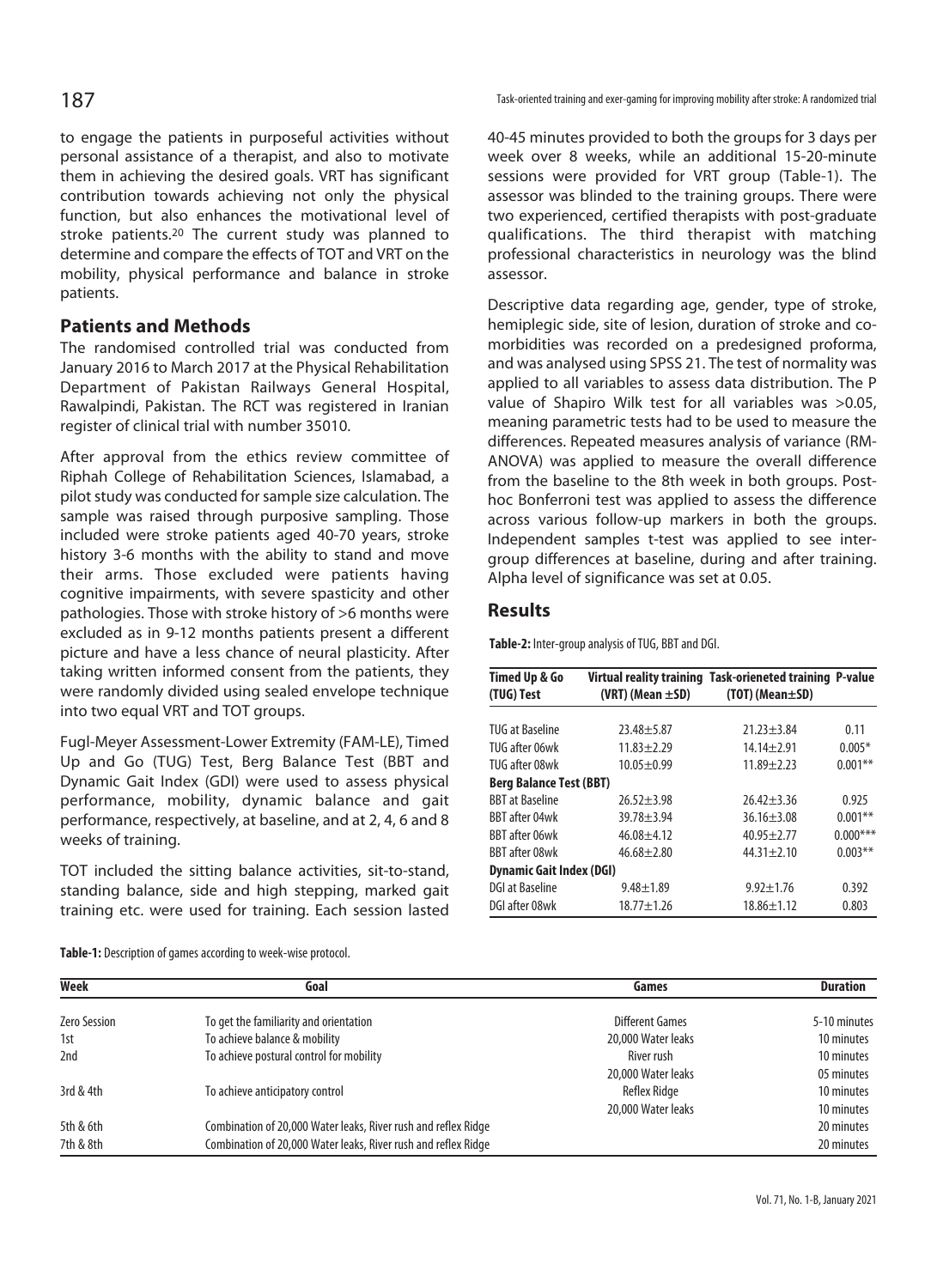

**Figure-1:** Consolidated Standards for Reporting of Trials (CONSORT) diagram.

Of the 65 patients assessed, 52(80%) were included, and, of them, there were 26(50%) in each of the two groups (Figure-1). Overall, there were 36(69.2%) males and 16(30.7%) females. In VRT group, there were 19(73%) patients with infarction and 7(27%) with haemorrhagic stroke, while corresponding values in TOT group were 21(80%) and 5(20%). There were 18(69%) patients in VRT group with right- and 8(31%) with left-sided hemiplegia,

FMA-LE showed significant difference in scores at 4, 6 and

8 weeks between VRT and TOT group and VRT group had greater improvement (Figure-2) TUG score showed significant difference at 6 and 8 weeks between the groups (p<0.05), and BBT score was significantly better in VRT group at similar follow-up points (p<0.05). There was

while in the TOT group the distribution was even.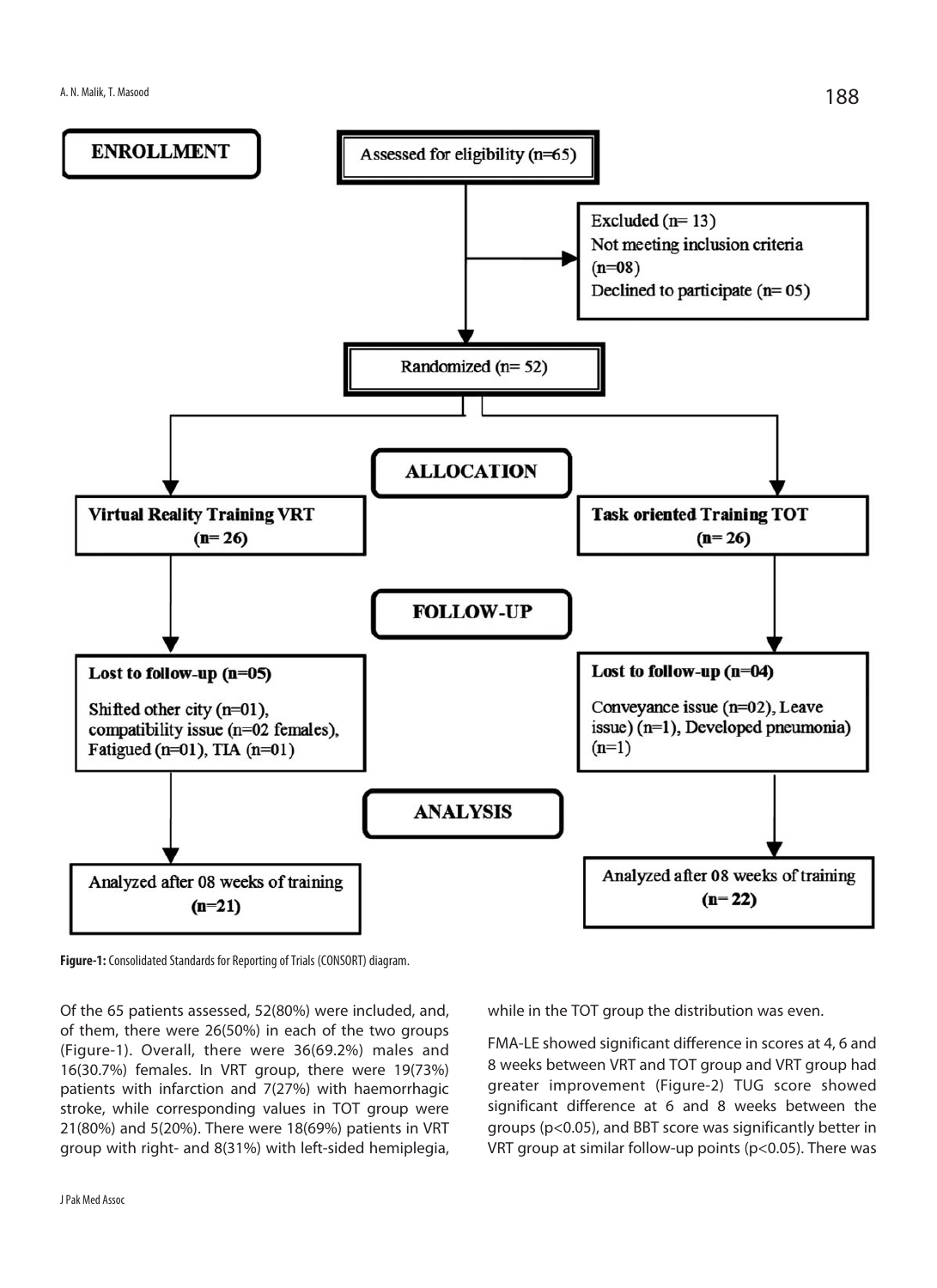

### Duration

**Figure-2:** Week-wise inter-group analysis of Fugl-Meyer Assessment-Lower Extremity (FMA-LE).

no significant difference between the groups in gait performance although both groups showed improvement over the 8 weeks of intervention (Table-2).

### **Discussion**

The current study showed that after 4 weeks there was a significant difference in FMA-LE score between the groups, and VRT group showed greater improvement compared to the TOT group which in itself also displayed significant improvement. A clinical trial on 5 stroke patients also stated that FMA-LE had significant improvement in VRT group.21 It proposed the underlying mechanism of improvement in lower limb performance and functional strength involved cortical re-organisation and synaptic flow within brain after training. Four-week training for 4-5 days per week and 60-minute sessions were provided and VRT was recommended for producing neural plasticity.22 Significant improvements were also observed in both groups after training up to 6-8 weeks, but VRT group showed better outcome compared to TOT group. Past systematic review supports the effectiveness of TOT in improving physical function of stroke survivors. It has been reported that functional task activities, balance and locomotion training needed task and context-specific activities for optimal results. It was concluded that TOT was more effective in improving physical function status and global strength in stroke patients compared to general exercises.23

The current study also intended to evaluate the mobility level of stroke patients before and after rehabilitation in both the groups. After 6 weeks of training, the analysis showed that there was significant difference between the groups, and VRT group took shorter time to complete TUG compared to the TOT group. Similar finding was reported earlier.24 Another study was conducted to assess VRT effectiveness on 59 stroke patients and daily sessions were provided for 3 weeks. Difference was noted as the groups achieved the desired goal post-intervention. The study provided games which were easily performed in the sitting position, and the standing balance was not addressed in the control group, while in the intervention group the games challenged the standing balance.25

In the current study, significant difference was observed between the groups after 4 weeks regarding balance, with VRT group performing significantly better. Another study reported significant improvement in BBT score in VRT as compared to TOT group.26

The current results showed there was no difference between the groups and both types of training had similar and significant effect on gait performance. This